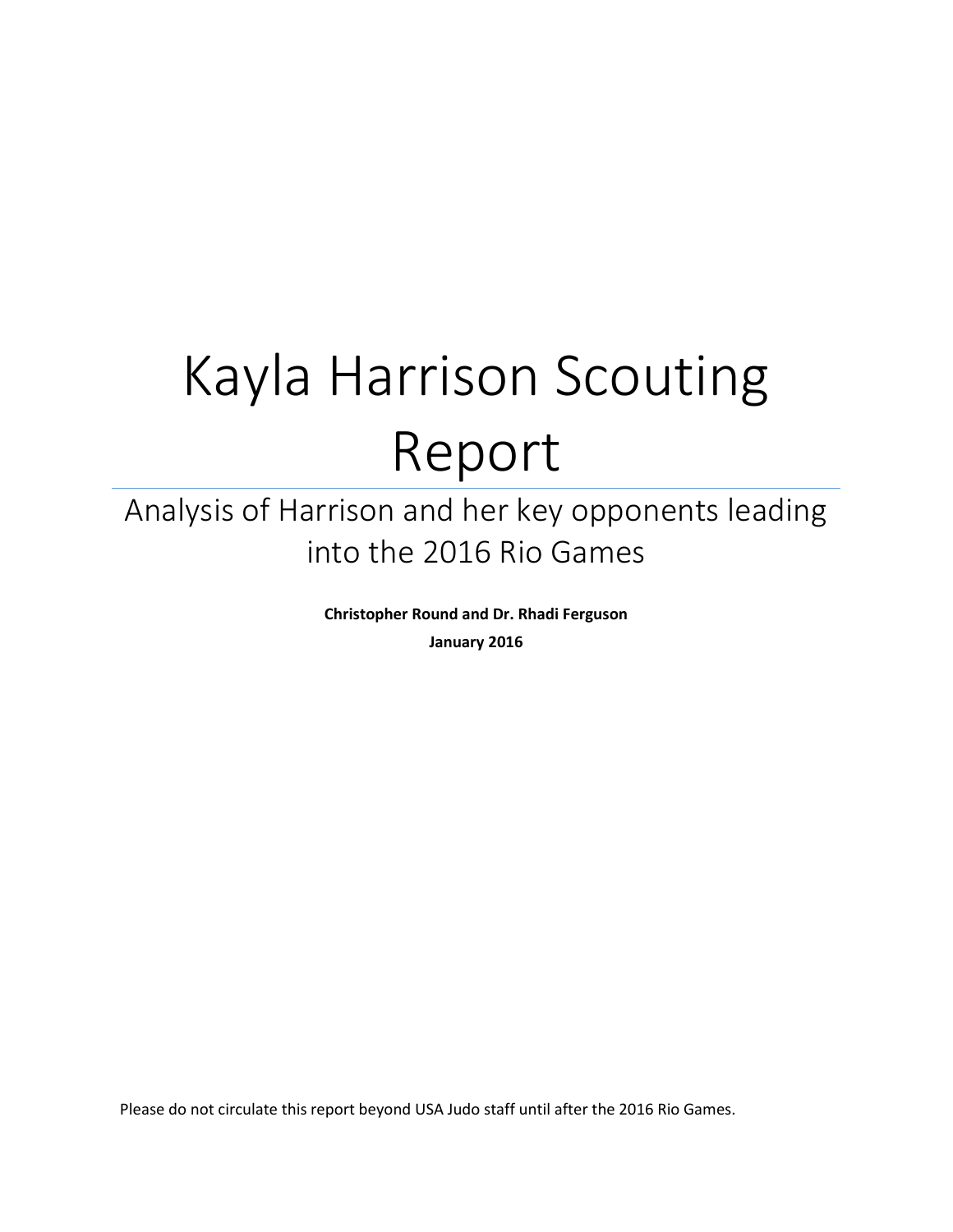# Introduction

This report was written to aid Kayla Harrison in winning a gold medal at the 2016 Rio Games. It utilized video analysis to determine strengths, weaknesses, and opportunities for winning matches against key opponents as identified by Jimmy Pedro and Christopher Round. As such, as similar analysis was done on Kayla in her matches against the identified individuals whenever possible. The focus of this report is optimization, not resiliency. The scouting report focused on a small sample size of actual matches, and is meant to discuss the optimization of Kayla's game against specific opponents. As of January 2016, Kayla is already the number one athlete in her category in the world, and has won against each of the individuals already listed in this report. Suffice to say, she's already excellent, and the hope of the authors is that the information in this report will give her an edge against these opponents.

This is also a gift from Chris Round to Kayla for being a member of his wedding party. See you in November!

# Overall Assessment by Rhadi Ferguson

After looking at and analyzing many of Kayla's matches in :20 slow motion segments it was my job to provide feedback to Mr. Round per my assessment of Kayla per opponent and overall. My feedback is woven into the fabric of the document but here in the overall assessment I was charged with providing the basement level feedback per Kayla's tachiwaza game per my particular strengths.

In harmony with the Pareto principle we can assume that 20% of the scores are the results of 80% of the attacks since not every attack yields a score and all scores do not come from attacks.

The crux of the game is to win, irrespective of sport and while my personal philosophies and ideologies about the game of judo may differ with the readers of this report it should be noted that such feedback is great for awareness and small adjustments and changes within the coaching process.

Occam's razor states that among competing assertions and viewpoints, the one with the fewest assumptions and complexities should be selected. Further simplified by Leonardo Da Vinci as "simplicity is the ultimate sophistication."

In all of Kayla's matches I was looking for opportunities where she could throw and points where she was weak. I was time coding matches as was Mr. Round and was overloaded with so much information and data points that it was overwhelming. It was here that I stopped. Mr. Round and I had an in depth conversation. One of many during this process and as fellow scientist we asked the question "How do you win a judo match?"

It was here when we understood that we both had different jobs on this task. Because while that is the question, it is not "the" question. The question is, "How do you finish the day atop the medal stand?" And this is where Mr. Round and I discovered that there are actually two ways which we must attack this report.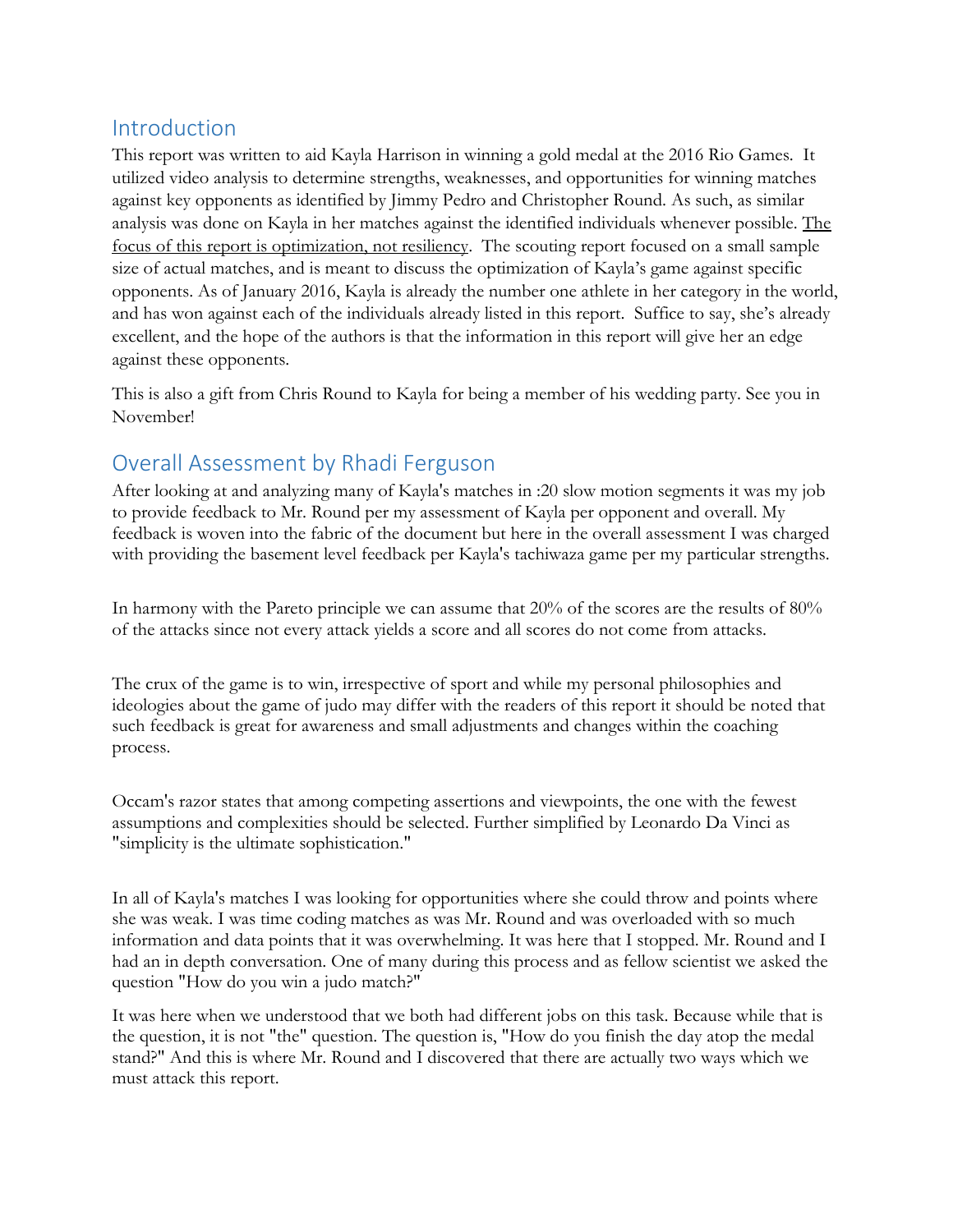You have to either "win" all of your matches or not "lose" all of your matches. And both answers are true but they produce a very different approach to the problem and have differing conceptual frameworks.

At its core, grip fighting is utilized to control and otherwise dynamic and entropic environment but its main purpose is not to score. Its main purpose is to mitigate risk. And such mitigation may lead to an attack or not but it MUST lessen the opportunity to be thrown.

With that being said, my task was to look at the situation(s) where Kayla is strong and stalwart.

My task is to identify that place where Kayla CANNOT lose.

#### RIGHTY VS. RIGHT

After hours of analysis it has been determined that from the double lapel position Kayla CANNOT be scored upon. With a right sided stance which is not extreme. However, at THIS particular time it does not seem like Kayla has an arsenal of attacks from this grip. Usually she get to this point and has to let go in order to attain a more powerful grip. This has been successful per her ranking be accolades but it does inject risk which can be mitigated with establishing some attacks from this positioning or attacking early in the match and then shutting down the play per this positioning.

#### LEFTY VS. RIGHTY

Here is where Kayla MUST play double lapel and NOT move to the sleeve as the normal gripping doctrine purports. The lefties in her division "switch hit" often. Meaning the stand one way and then attempt to perform an opposite side throw, usually in the form of a makikomi style techniques. Maintaining a double lapel grip while keeping her left elbow "active" via and up and down motion is desired (for the purpose of not losing). Again, her scoring options are reduced from this position at this time. Removing the right hand from the inside position reduces the distance of the competitors and thus makes Kayla vulnerable for hip techniques and taio toshi (mainly drop taio), which from my perspective is the read that has been taught to Aguair.

Staying on the lapel and making sure that her big toe is in line with her opponents big toe (thus maximizing the distance) is the best defensive option.

That is the overall gripping assessment. That which you will read in the rest of the report is a more specific case by case assessment of our analysis on Kayla versus a said opponent.

Lefty versus Righty - when Kayla uses her left foot to hit her opponents left leg in order to get it back or reposition it because it's an off balancing move and not an actual throw with the purpose to score, she need to RESET her left foot back into a righty positioning. After doing that movement, her foot returns and then she is more square than she needs to be and she immediately creates the perpendicular "line" that her opponent's need in order to throw. This especially was evident in the matches with Aguiar. We understand that the near side kouchi in the kenka yotsu context allows her to set up her seionage but when she cheats over like that it telegraphs the movement and there are very few techniques that she does from that squared up position. As basic as it seems, she just need to get back into her stance. Because it actually creates an unnecessary movement within the iterations of movement for her to get back into her stance rather than being there on the reset. It actually can put her behind in the movement tempo.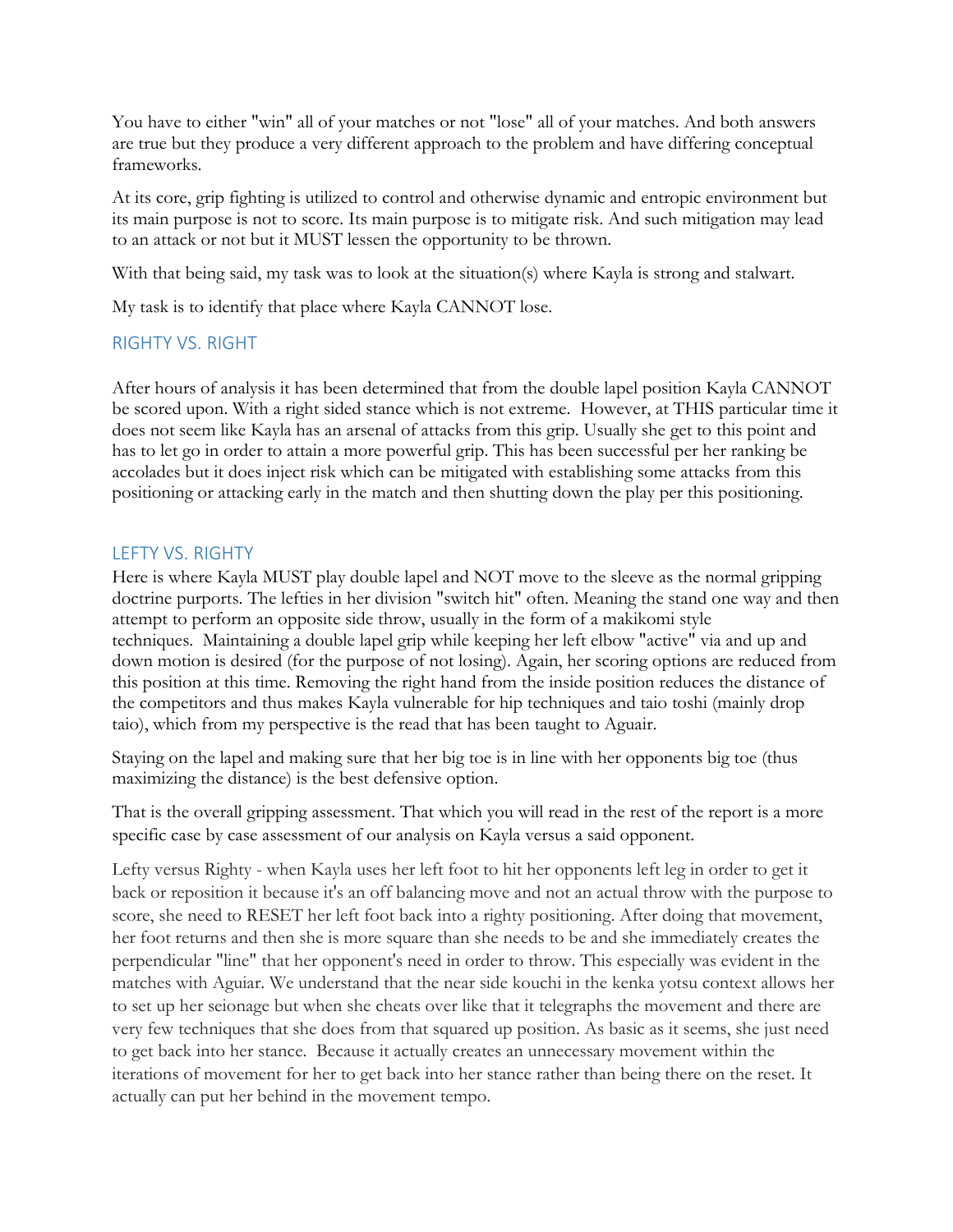From henceforth, the analysis is the combined work of myself and Mr. Round.

# Mayra Aguiar

#### Background

Mayra Aguiar (henceforth referred to as Mayra) is a tall left sided judo player from Brazil. Mayra and Kayla have been neck in neck in their appearances, having competed against each other more than ten times. Kayla has won in two crucial engagements at the Olympic and Pan Am Games.

#### Grip Fighting

Mayra is a tall classically based left sided judo player. She is observed throwing her left hand high against Kayla. When she throws the left hand, it is as a hook or an overhand rather than a straight. She will almost simultaneously grab for Kayla's left sleeve. Kayla tends to control her from the inside.

When Kayla's right hand is over the back and Mayra's left hand is under, Mayra does a "shucking" movement to get Kayla's right hand off of her back. It's an upward elbow movement and it done several times in the matches in which they have played.

#### Key Grip Fighting Behaviors

Kayla maintaining the inside hand positioning is more optimal for scoring and defending BUT this has to be done from a double lapel stance with Kayla pushing and moving to the right. When Kayla has her right and on the lapel and it is straight it is an automatic drop taio read for Mayra.

The most frustrating thing that I saw Kayla do to Mayra is use her right hand to lock down Mayra's left sleeve. Mayra absolutely dislikes this and has zero offense from here.

**Kayla needs to keep her right hand on Mayra's left lapel.** Kayla should not grab around Aguiar's back. Aguiar will immediately switching to a drop taio which has scored on Kayla in the past. Even when going on the offensive from this grip position, Mayra is capable of countering her. When her hand is on Mayra's' lead lapel, Mayra cannot produce a successful offense. Kayla loses to Mayra if she grabs Mayra's back.

#### Throwing observations

 $\overline{a}$ 

Mayra favors a very low drop taio. She can hit technique off from a variety of grips, but most commonly is observed scoring with it against Kayla when she grabs around the back. She is observed attacking with left sided uchimata, and in one incidence a right sided osoto gari. She does utilize standard upright lanky<sup>1</sup> judo.

 $1$  Most of Kayla's opponents are much taller than her, and utilize "lanky judo". Their throwing sets tend to include osoto gari, harai goshi, uchimata, tai otoshi, and sasei tsuri komi ashi.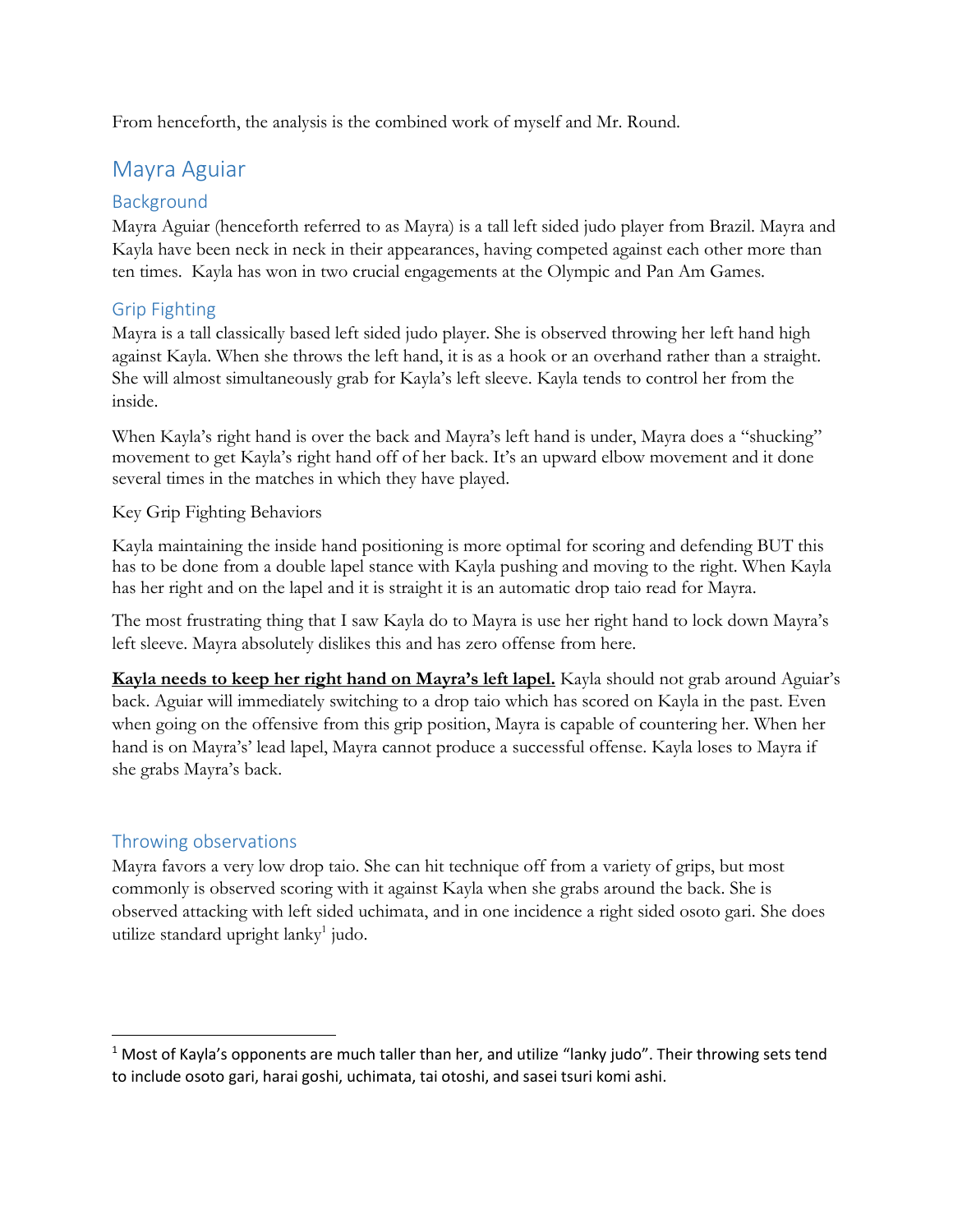#### Newaza Opportunities

While not regularly observed taking the offensive against Kayla in their matches, Mayra does have a significant ground game. She cross trains with the Barbosa Brazilian Jiu-Jitsu team. Kayla has beaten her on the ground before.

Kayla does need to be more vigilant here. There are times when she is not protecting herself and where she is leaving her neck open. We have to assume that they are watching and analyzing like we are and if we were doing this for Mayra, we would certainly recommend attacking Kayla more in newaza as there are some opportunities where Kayla is not protecting herself.

# Hamada

#### Background

Kayla has previously Hamada several times, and from a tachiwaza perspective, while capable, didn't warrant early inclusion in the report. The only reason why she was included is to examine a newaza situation [she created](https://youtu.be/kRzVwBbgCLY?t=22) that enabled her to beat Kayla in China in 2015.

#### Newaza Opportunities

#### Butterfly Guard Passing

Once Hamada has initiated her butterfly series, Kayla would be wise not to allow Hamada to stretch her out. If this means Kayla braces her and waits for matte, it is still a better option. She was opened up for the sumi gaeshi sweep when she attempted to get low and stretch out Hamada's leg for the over-under pass.

#### Turtle Defense

Kayla should not attempt to simply cover up against Hamada, as her game is tailor made for breaking open the turtle. She should either look to escape to her feet, or be active on bottom to prevent Hamada from settling into her butterfly series.

It is important for Kayla to learn how to improve her turtle by keeping her elbows in at her hips and her forearms locked into position on her thighs. And to not move from that positioning no matter how she is moved, rolled or translated and during such time she should look to explosively standup, granby roll or actively shrimp and recover guard.

Bottom line is that she is at a severe disadvantage in this particular domain of the game and the delta of technical differential is too wide to apply many skills and technique but the delta can be lessened a great deal with some small changes in the area of newaza vigilance.

#### Joo

#### Background

#### Grip Fighting

Joo is generally speaking a left sided judo player. She is tall, and has a preference for placing her right hand on the lapel and her left power hand on the neck (power gripping). In recent years she has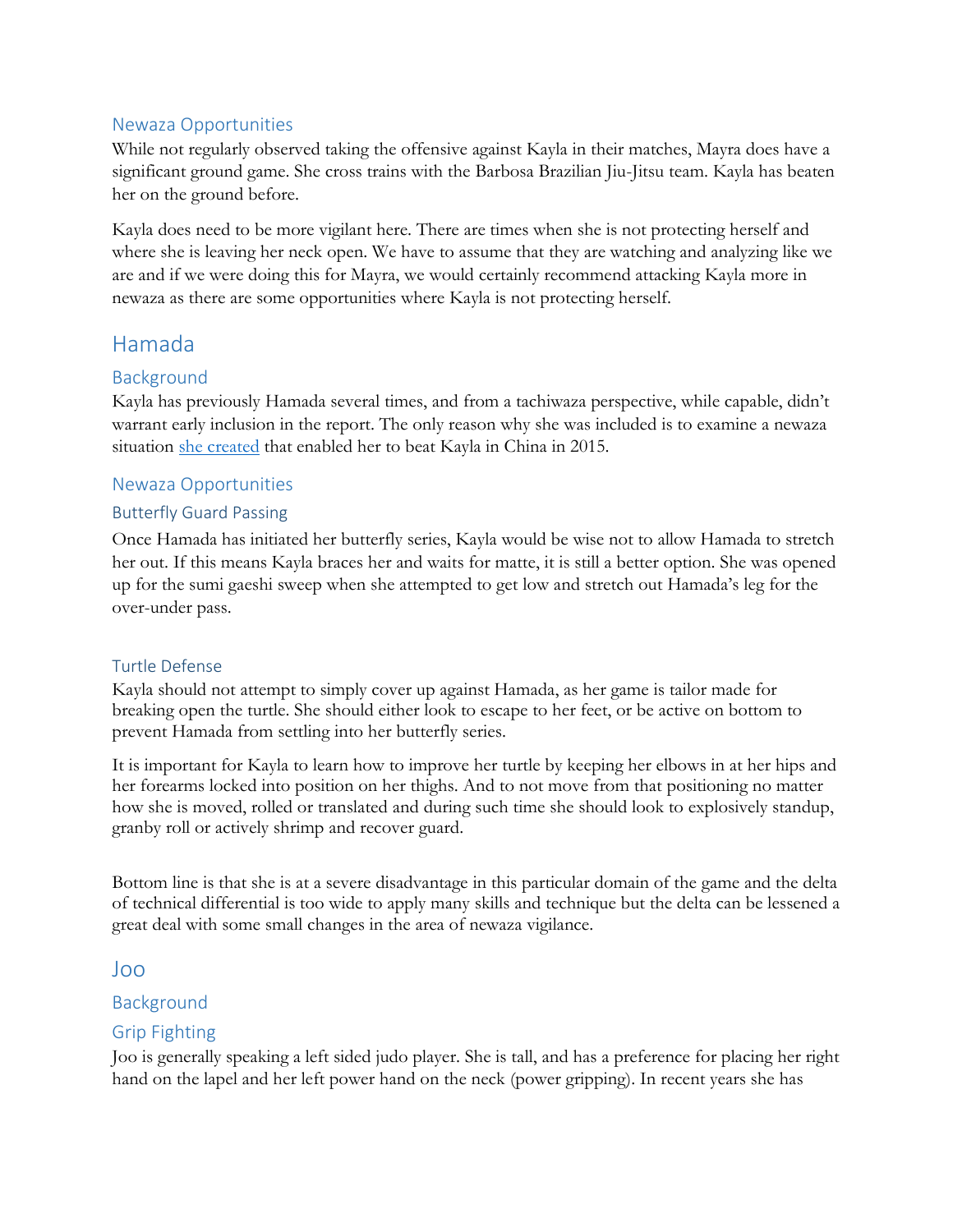begun switching stances and reversing her grip protocol (left hand on the lapel, right hand on the neck) when fighting Audrey.

Kayla could conceivably answer this by fighting for the inside with her right hand, and keep her left hand in position to block Joo's initial punch to her left lapel. Joo doesn't appear to deviate very often from this gripping sequence.

#### Throwing observations

Joo relies principally on uchimata and sumi gaeshi, but has developed a sode esk entry for uchimata that is good to be aware of. Should Joo get her right hand on the gi before her opponent does, she will intercept their right hand or grab it at the wrist and attack uchimata with a sode grip. She has scored with this attack (see her match against Park from Korea).

#### Newaza Opportunities

Joo does pull full guard against some opponents. Her guard game does not appear to be significant complexity at this time, and should be a prime scoring opportunity for Kayla. [She sets up the full](https://youtu.be/QvSJIHLXph8?t=65)  [guard pull from a sticker with her left foot.](https://youtu.be/QvSJIHLXph8?t=65)

Kayla should develop her ability to quickly break full guard, as Joo may pull it during the match.

# Audrey Tchuemeo

#### Background

Audrey Tchuemeo is a tall right sided judo player from France who favors the traditional set of "tall person throws". Audrey and Kayla have competed against each other for several years, consistently go back and forth for wins.

#### Grip Fighting

Audrey uses her length to her advantage against Kayla, and may lead with her left leg to force Kayla to take a wider circle in order to reach her sleeve. Kayla will often post her left hand on Audrey's right shoulder, and utilize a style similar to Travis Stevens, and find her right sleeve caught. Kayla is most successful when combatting when keeping her right elbow bent.

Audrey presents a particular difficult due to the length of her arms. Even when Kayla has her left hand is on Audrey's right lapel, with her arm nearly fully extended, Audrey can place her right hand on her neck. She does have a tendency of doing this before establishing any kind of grip with her left hand, which would allow Kayla to turn and take advantage of this potential liability in Audrey's gripping game.

Kayla should maintain distance and play at the end of the sleeve before entering in on the lapel. The length of Tchuemeo requires for Kayla to be ahead in terms of tempo in the grip fighting sequencing and not to get behind. When Kayla has good control of the sleeve on either side, Tchuemo seems challenged and a bit bridled and constrained.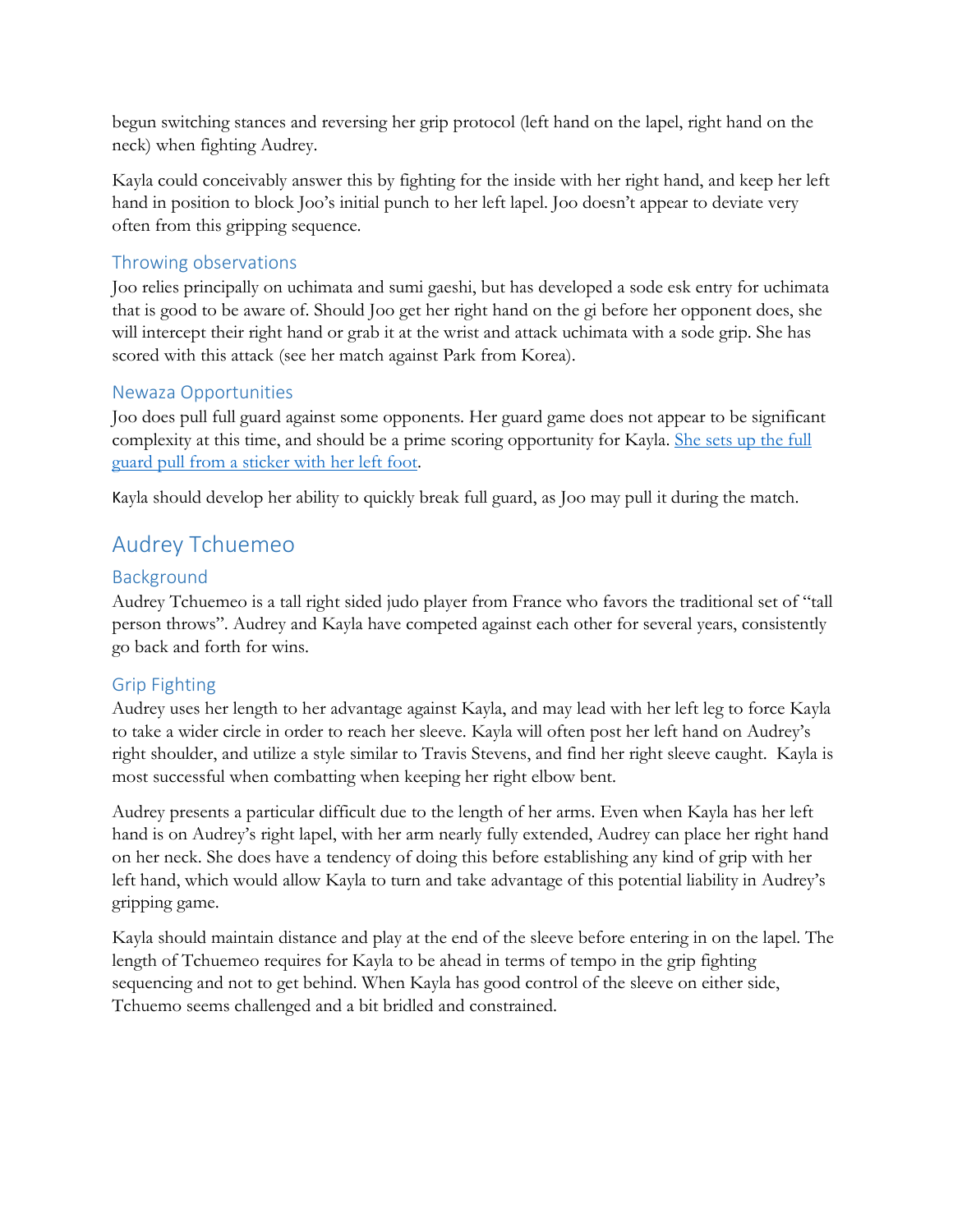#### Throwing observations

Audrey doesn't have anything particularly out of the ordinary. Kouchi gari, osoto gari, and harai goshi have all been observed. She does have a solid tani otoshi and uranage counter game that she has scored with in the past. She rarely throws Kayla while on the offensive.

When Kayla is actively trying to throw Audrey, she's had greater success in recent matches by attacking with left sided attacks. The times she has attacked to the right have rarely generated an actual knockdown, and Audrey has successfully countered her. In comparison, based on the few matches observed, Audrey has been unable to counter Kayla's left sided attacks.

#### Newaza Opportunities

Tchuemeo shows absolutely no interest in doing newaza in any of her matches (with Kayla and other opponents).

### Yoon

#### Background

Yoon is roughly the same size as Kayla, and is a right sided judo player. Yoon beat Kayla in the third round of the 2015 world championships.

#### Grip Fighting

Yoon tends to reach with her left hand for her opponents right lapel first, followed immediately by her right hand to her opponents neck (power gripping). She will sometimes reach with her left hand very low on her opponents left lapel to facilitate a transfer to their right sleeve.

In the final exchange of their match, Yoon left her right hand on Kayla's neck to bait a harai makikomi attempt, which she countered for ippon.

#### Throwing observations

Yoon utilized seoinage, uchimata, and a left sided sode tsuri komi goshi (when Kayla reaches with her left hand) and won the encounter with an uranage. Yoon consistently broke Kayla's balance with uchimata. She will at times drop for a double footed tomoenage. Yoon was repeatedly advised by her coach to utilize her left sided sode when Kayla reached with her left hand.

#### Newaza Opportunities

Kayla is vastly superior on the ground to Yoon. Yoon failed to produce an offense against Kayla on the ground. That said, she [just missed an opportunity](https://youtu.be/PsEmrOMWFAc?t=159) to pin Yoon after a failed tomoenage attempt.

#### Guard Passing

Kayla exclusively relies on the use of an over-under pass to the left side. Due to a lack of follow up, she lost an opportunity to end the match against Yoon, and found herself in trouble against Hamada.

#### *Defenses*

Kayla struggles to finish this technique either when an opponent is capable of turning out to their stomach before she can control the top half of the body. This is the typical defense she runs across,